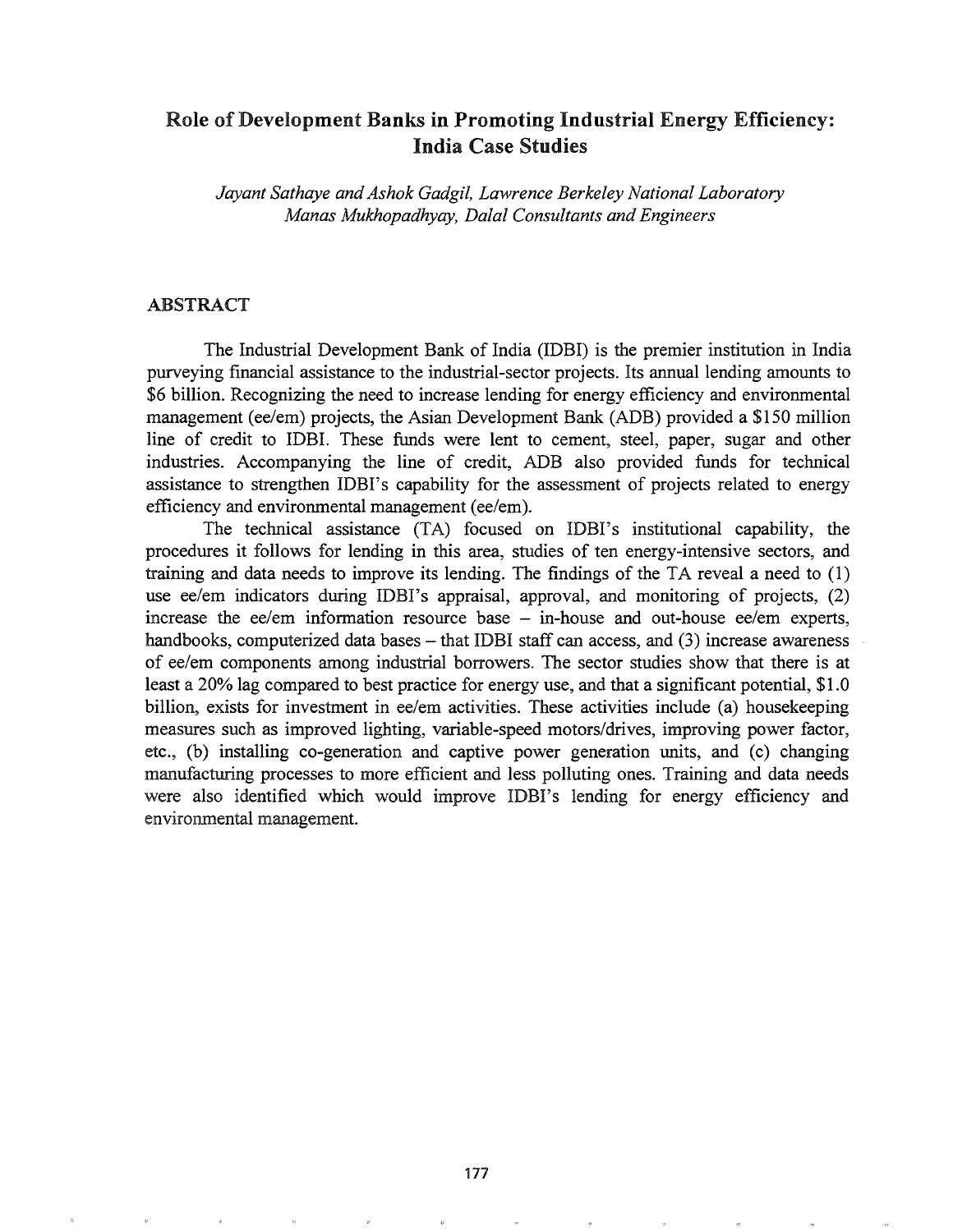## 1. Introduction

Beginning in 1955, several financial institutions (Development Finance Institutions (DFIs) were established to provide funds to the large medium and small industry in India. The DFIs provide finance for the establishment of new industrial projects as well as for expansion, diversification, and modernization of existing industrial enterprises. In 1997-98, the Industrial Development Bank of India (IDBI) and the Industrial Credit and Investment Corporation of India (ICICI), the two largest DFIs, for instance, provided \$12 billion worth of financing. In recent years, DFIs have been active in managing and lending for energy efficiency and environmental projects. Because of their role in lending for industrial institutions, the DFIs are in a position to transform the market for industrial energy efficiency and environmental pollution control activities.

We evaluated this potential role for IDBI in lending for energy efficiency and environmental pollution control activities. The Asian Development Bank (ADB) had provided IDBI a  $$150<sup>1</sup>$  million loan for the Industrial Energy Efficiency Project (IEEP) at the request of the Government of India (GOI) to improve energy efficiency in the modernization and expansion of industry. The primary energy efficiency criteria for the selection of industrial projects were that the modernized or expanded plant show at a minimum an energy efficiency improvement of 18%. In addition, a technical assistance (TA) project accompanied this line of credit to IDBI. This TA project formed the basis for our evaluation.

The project consisted of two main activities. The first was to evaluate the investment potential for *ee/em* activities or projects in ten industrial sectors, and the second was to examine the suitability of IDBI's current institutional structure, and policies and procedures, for *ee/em* lending on a regular and organized basis. The evaluation of ten industrial sectors revealed an investment potential, with a payback period less than four years that exceeded \$ 1 billion. The IDBI evaluation identified many areas where the establishment of an energy and environmental center within IDBI would accelerate the achievement of this potential.

In addition to the above two main activities, the consultant's team also conducted inhouse seminars, overseas training programs and site visits to steel, paper and aluminum plants, organized outreach workshops for industry, and provided bibliographic information on ee/em for the IDBI library.

The TA was managed by a US company, Energy Resources International (ERI), with primary responsibility for the technical aspects covered by the Lawrence Berkeley National Laboratory (LBNL), University of California, and Dalal Consultants and Engineers Ltd. from India. In addition, Indian sector specialists were hired to study the potential for energy efficiency improvement and environmental management in ten industry sectors. In order to facilitate the work of the ERI team, IDBI established a Task Force comprising of five IDBI officers~

The project produced ten reports, one each for the aluminum (Roy et al. 1998), cement (Karwa et al. 1998), chemicals (Fatnani et al. 1998), copper (Mitra et al. 1998), fertilizer (Trivedi et al. 1998), iron and steel (Mishra et al. 1998), pulp and paper (Srivastava

<sup>&</sup>lt;sup>1</sup> As of 31 October 1998, loan applications worth approximately \$125.19 million funded by IEEP had been authorized.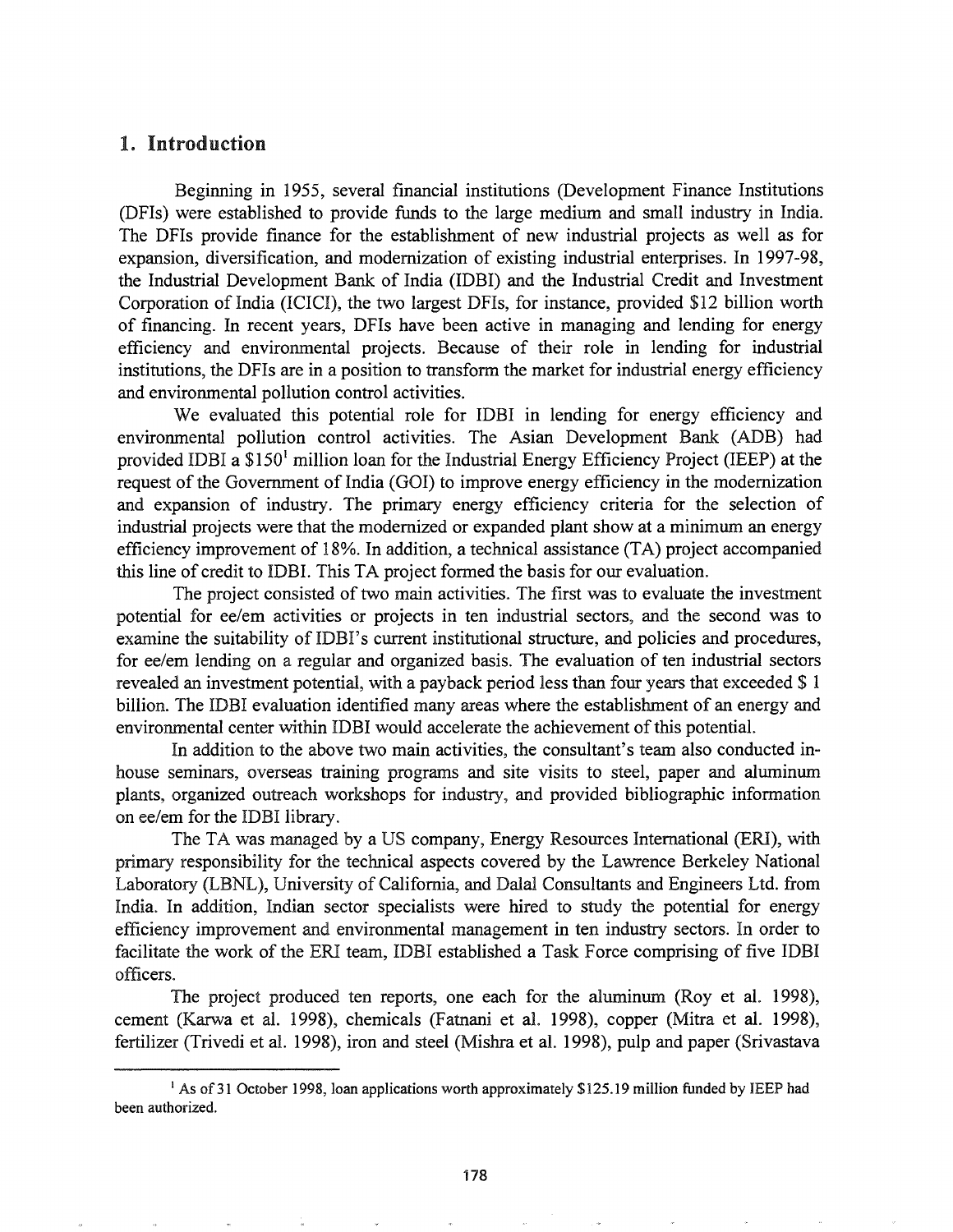et al. 1998), sugar (Prabhakar et al. 1998), textiles (Hirani et al. 1998), and zinc (Krishamurthy et al. 1998) sectors. The sector reports include information on status of the industry, technologies, energy use and comparisons, energy conservation potential, costs and benefits of energy efficiency, and environmental concerns. For the cement, fertilizers, pulp and paper, sugar, and textiles sectors, separate summary reports were prepared for the industry audience. In addition, a report documenting and reviewing IDBI's institutional structure and its procedures for lending to industrial projects was prepared. Finally, a bibliography of journal and popular articles, books and conference proceedings was prepared for each sector for use by the IDBI library to add to its current collection of material on topics in these sectors.

# 2. Summaries of Sector Studies

The industrial sector provided 29% of India's GDP in 1994-95 and manufacturing accounted for 20 % of the GDP. The sector is a significant consumer of materials and energy and an emitter of environmental pollutants. While energy costs account for only 4.7% of manufacturing output, their share are significantly higher in the energy-intensive industries. These industries also tend to be heavy polluters because of their intensive use of raw material, which is transformed into a usable product while discarding the unusable portion, such as red mud in the production of aluminum. Below, we provide background information on the development of the manufacturing sector in India, with particular emphasis on the growth and productivity improvements of selected industries.

### 2.1 Sector Studies

The sector studies consumed bulk of the effort of this technical assistance.. Ten industry sectors: chemicals (caustic soda), steel, fertilizers, cement, textiles, pulp and paper, aluminum, zinc, copper, and sugar were selected for study.. Each sector report includes a description of the sector, technologies and processes used to manufacture the primary products in that sector, energy use in Indian plants and those in other countries, potential for reducing energy use and the associated cost, and environmental norms in that industry. Also included in each sector report is a list of suppliers for the equipment used in that industry, and a list of items that IDBI loan officers could check when appraising a loan for each sector, and information on the size of the market for energy efficiency and environmental management investments in each industry.

The primary conclusion from these studies is that in every sector there are costeffective opportunities to reduce energy use, and pollutant loadings, and to improve the financial performance of the respective industrial plant. These opportunities remain untapped due to many barriers such as: the cost or availability of financing, lack of availability of information and access to equipment and technology.

The main challenge in preparing the sector reports was the difficulty in acquiring information on the costs of improving energy efficiency.. Cost information is difficult to obtain since bids provided by equipment suppliers vary with the circumstances under which they are being sought by the buyer. Therefore, the actual costs may vary considerably across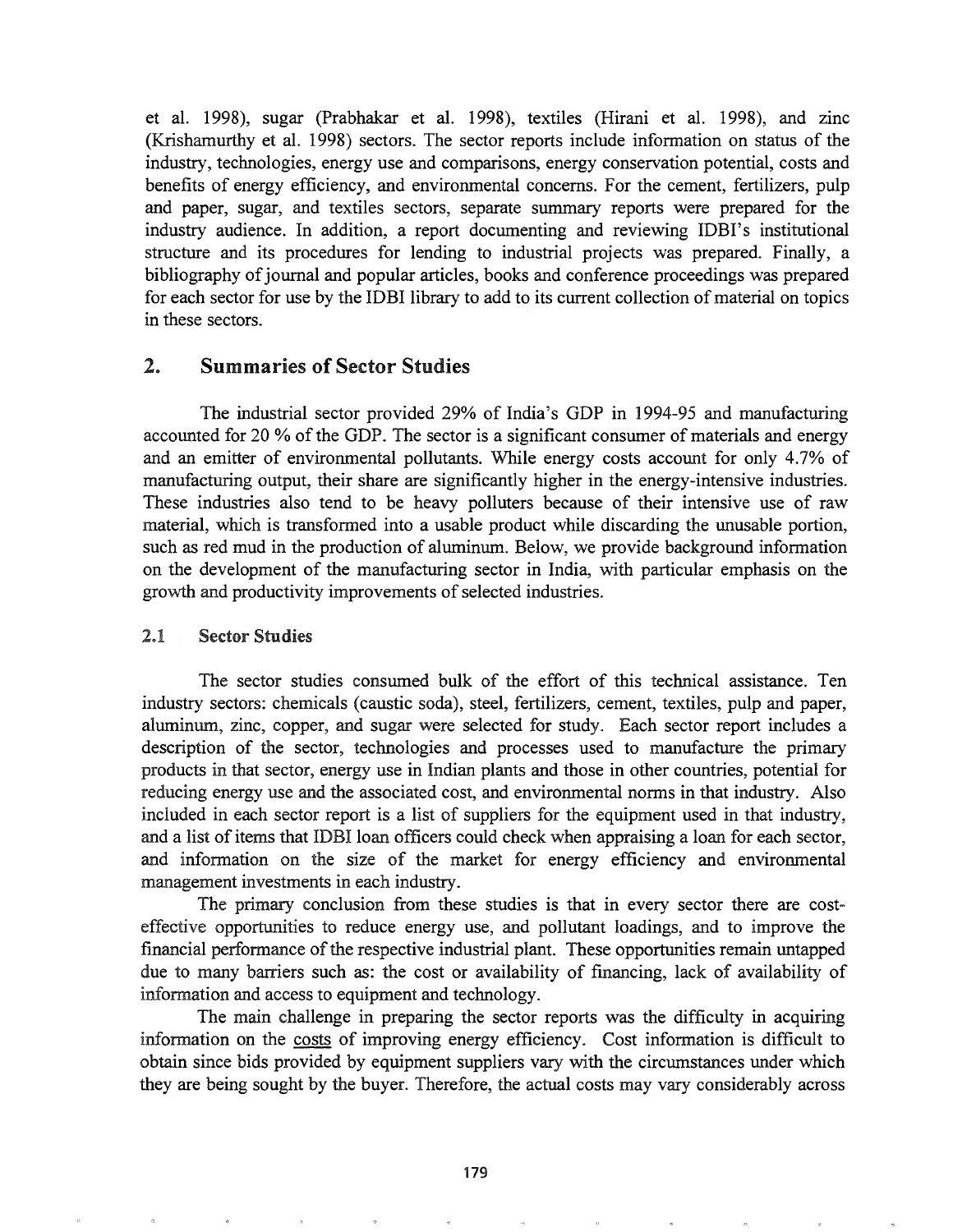companies and loans. Selected findings of the sector reports are summarized below.

# 2.2 Production Capacity and Technology

India is a major producer of several energy intensive commodities. It ranks among the top five producers worldwide of aluminum, cement, steel, fertilizers, textiles, sugar, and paper. The demand for these products is growing faster than that worldwide because of the steady and relatively faster economic growth, and increased materialization of the Indian economy. The construction sector, which constitutes a major demand for products such as steel, cement, aluminum, etc., has grown faster than the rest of the Indian economy and as infrastructure expansion is targeted by the Indian government; demand for these products is likely to increase in future. The quality of the technology being used to produce these products varies across sectors, but a few common features are worth observing in this context. We report on the findings for the aluminum, cement, steel, fertilizers, and caustic soda sectors.

The production of aluminum is dominated by older technology. All the existing plants are based on foreign process know-how. They are of older design, however, wherein negligible process automation has been introduced, except in the case of one major plant owned by the National Aluminum Company (NALCO). In part because of their vintage, Indian plants lag in their efficiency of electricity use, which ranges from 14,500-23,000 kWh/tonne for the aluminum extraction plant, compared to 13,500 kWh/tonne for the best plants abroad.

Almost all the process steps in Indian aluminum plants can be improved with modification/ retrofitting and substantial scope exists for using energy more efficiently. Important areas, which could lead to significant reduction in energy consumption, include replacement of existing rotary kiln with statutory calcinator, adoption of tube digestion system in place of autoclaves, use of variable speed drives for major process pumps and large motors, introduction of microprocessors and computer based cell operation, etc.

Various varieties of cement are being manufactured employing three main technologies: the dry, the semi-dry and the wet process. The dry process provides significantly more modem and energy efficient technology. Over time, the wet and the semidry processes have increasingly been replaced by the dry process through addition to the dryprocess capacity, as well as conversion from the wet to dry process.

Coal is the major fuel used for heat production in the cement industry. The dry process uses between 750-800 kcal/kg of cement clinker compared to the more energyintensive wet process, which uses between 1350-1500 kcal/kg of clinker. The electricity consumption of cement plants averages around 120 kWh per tonne of cement produced. Conversion of al161 kilns (8.5 mt) operating on wet process in India to the dry process could save 1.2 mt of coal, which in turn could be used to manufacture 7.8 mt of cement. About 25% of the wet process capacity is amenable to conversion,

The production of caustic soda is very energy intensive, with almost 50% of the value of the raw material being electrical power. Older plants all rely on mercury cells that release significant amounts of mercury in the environment causing a serious toxic hazard.. In Indian plants the electrolysis power for the membrane plants (i.e., exclusive of auxiliary power consumption) per ton of caustic soda is 2700 kWh/t. The older diaphragm plants use about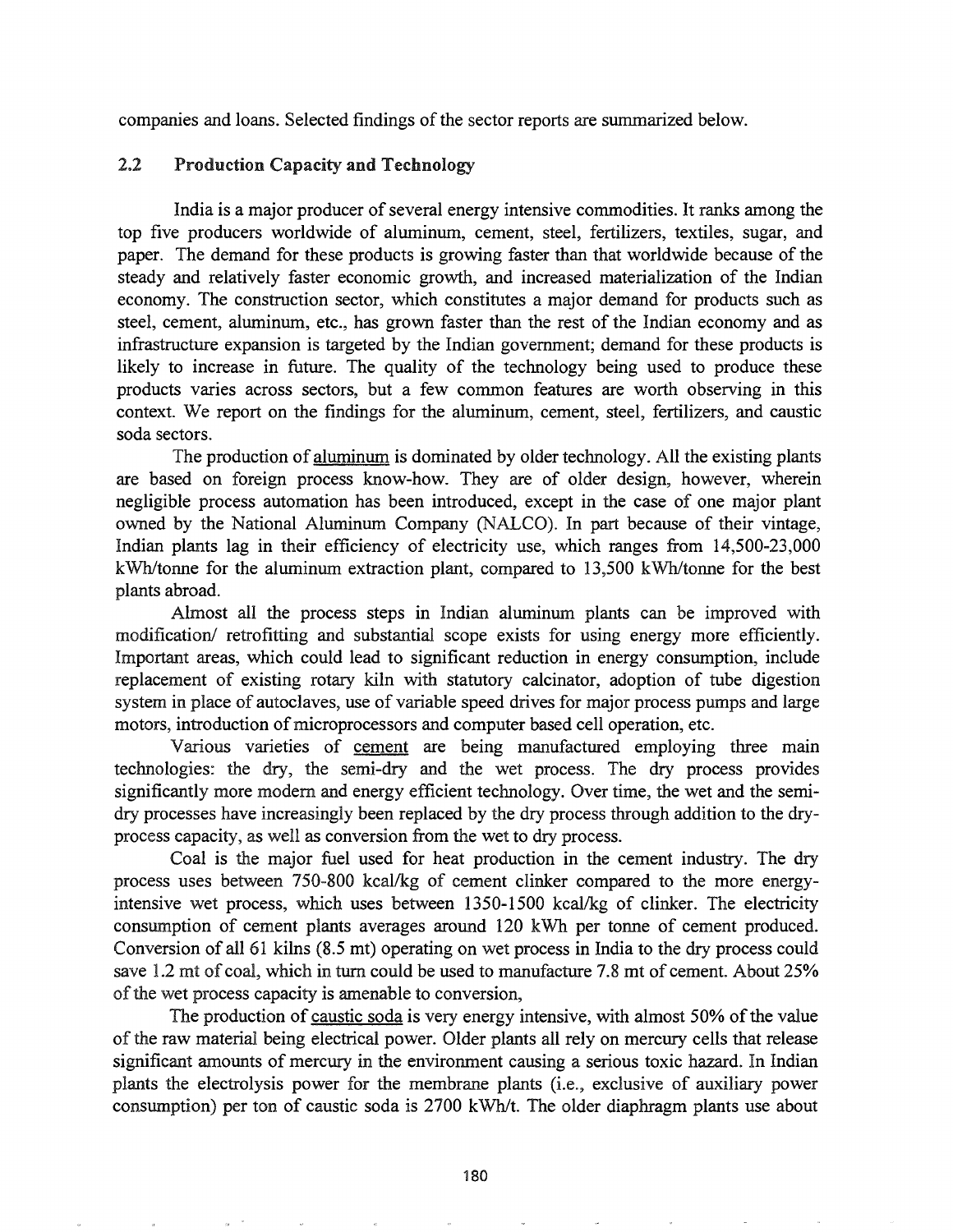$4000 \text{ kWh/t}$ . The lowest numbers are for the membrane process plants. The mercury-cell plants (which today dominate the Indian installed capacity) use 3500 kWh/t. Energy efficiency of individual membrane plants varies because of the age of the plant, rectifier efficiency, level of automation, and the level of cell instrumentation and control.

Energy efficiency upgrades are possible in the manufacturing process, auxiliary equipment, and power system. Improving salt and brine quality will also reduce the energy load. For a 100 tonne per day capacity plant, an investment of Rs. 500 million can result in annual energy savings of Rs. 89 million for a payback period of 5.6 years. Taking all costs into consideration the payback period reduces to 3.5 years..

Presently 33 units produce nitrogenous, 53 produce phosphatic and 29 small units produce single super phosphate fertilizer in India. In 1995-96, industry produced 8.76 million tonnes (Mt) of nitrogenous and 2.59 Mt of phospahtic fertilizer. Nitrogenous fertilizers, i.e. ammonia and urea fertilizers, are highly energy intensive employing natural gas, associated gas, naphtha, fuel oil, and coal as their major feedstocks. Gas-based ammonia plants represent the most energy-efficient technology in India, which compares well with that in other countries in the world. Salient international comparisons are shown in Table 1.

| Country    | <b>MkCal/t</b> |
|------------|----------------|
|            |                |
| UK         | 7.4            |
| Indonesia  | 82             |
| Malaysia   | 9.2            |
| India      | 9.4            |
| <b>USA</b> | 10.0           |
| <b>UAE</b> | 12.1           |

Table 1. Average Energy Consumption for Ammonia Plants

The age of the technology, the scale of the plant, and management practices have a large impact on energy efficiency of the overall process. A typical ammonia plant established in 1970s would be 600 tpd gas based process with an efficiency of 9.8 to 10.2 MkCal/t. A plant established in early 1990s would consume only 8.0 to 8.5 MkCal/t.

A typical energy efficiency revamp of an older (1970s vintage) ammonia plant would cost about Rs. 300 million, and will save about one *MkCal/t* of output, with cost of conserved energy just below the current (1998) energy prices assuming a levelized cost with 14% interest and 10 year capital life. An estimate of total potential energy savings from pre-1980 plants (assuming savings of 2 MkCal/t for ammonia plants and savings of 1 MkCal/t for urea plants) is 17 million MkCal annually, worth about Rs.5100 million at the 1997 price of natural gas.

Integrated primary steel plants in India usually employ the blast furnace-basic oxygen/open hearth furnace process route for iron and steel production.. About 26% of the total steel production is through the open-hearth process, an obsolete technology by world standards. Secondary steel production takes place in mostly privately owned small steel plants employing the electric arc furnace process (installed capacity of 8.44 million TPA in 180 units) or the induction furnace process (installed capacity of 8.83 million TPA in around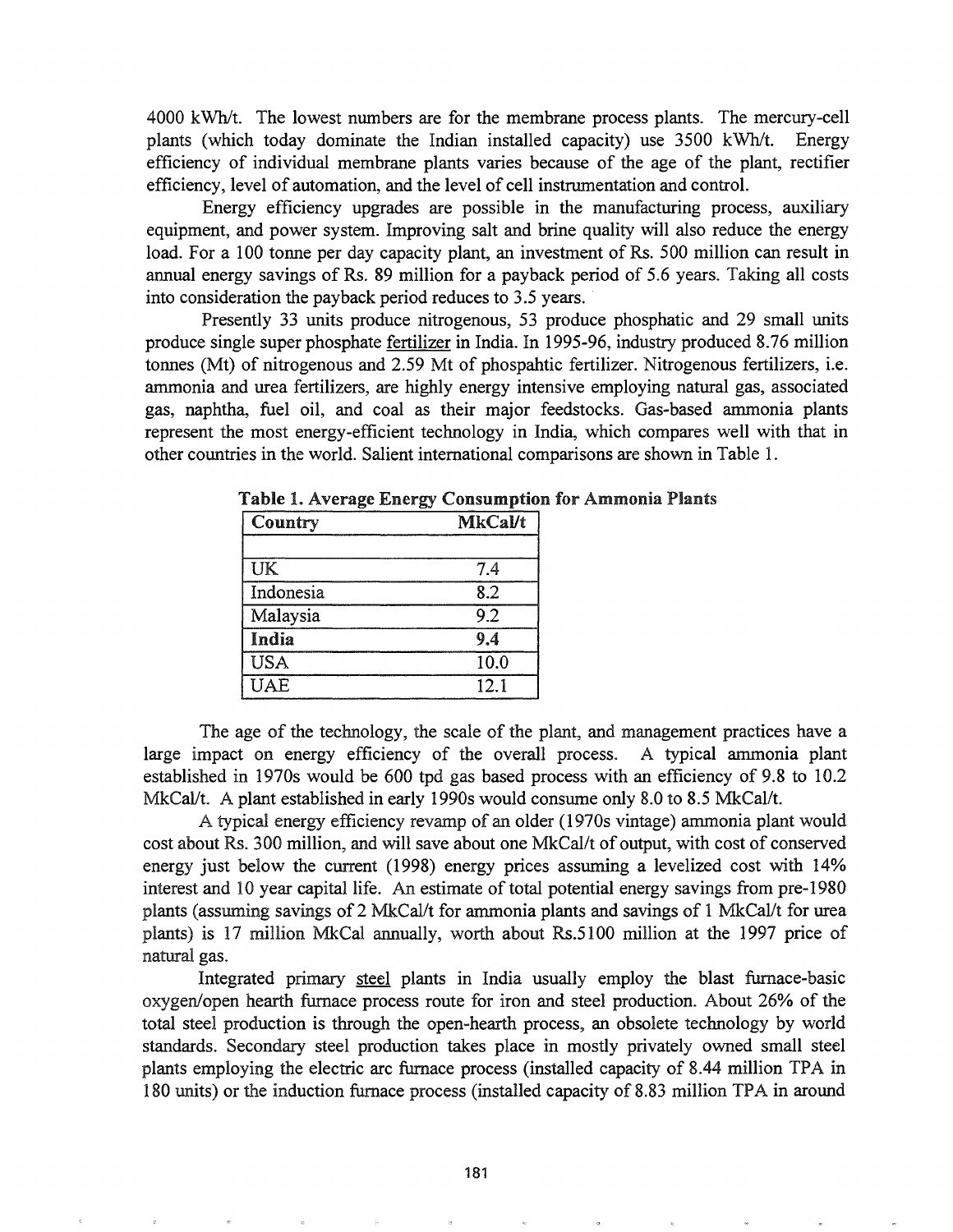800 units). New plants using the COREX process are also being built that will be much more energy-efficient.

Investments in basic oxygen furnace gas recovery could save 1.3 million tonnes of furnace oil with a payback period of 5.7 years. Improvements in coke drying units would result in even higher savings (Rs. 2500 million) with a payback period of only 3.4 years. Other measures lead to similar savings with payback periods mostly ranging below five years. With rising cost of fuel the estimated pay back periods are likely to reduce further.

# 3. **IDBI Lending Process, Institutional Structure, Training,** Information and Data Needs

IDBI was established in 1964 under an Act of Parliament for providing credit and other facilities for the development of industry. It also acts as the principal financial institution for coordinating the activities of institutions engaged in the finance, promotion, or development of industry. The Government of India's shareholding in IDBI amounts to 72%, and the rest of the shares are owned by the general public.

IDBI has also offered specialised schemes for energy conservation viz. Equipment Finance for Energy Conservation and Energy Audit Subsidy Scheme. Presently, IDBI provides rupee and foreign currency term loans for the acquisition and installation of energy conservation equipment, and for pollution control and prevention projects in highly polluting industrial sectors, funded *inter alia,* out of World Bank's Industrial Pollution Prevention Project (IPPP) or the US Agency for International Development-funded Greenhouse Gas Pollution Prevention (GEP) Project. Besides, finance is made available for EE/EM out of the on-going Industrial Energy Efficiency Project of the ADB of which the TA forms a part. Under this project, finance is given to industrial units in rupee as well as in foreign currency. Additional funding needs left unmet by the ADB funds are supplemented by IDBI's own funds as welL

# 3.1 **IDBI Institutional Structure**

IDBI is governed by a Board of Directors and its operation is carried out under the supervision of the Chairman and Managing Director assisted by four Executive Directors and one Adviser. With its head office in Mumbai, IDBI has 43 additional offices throughout India. As of November 1998, IDBI was structured into 33 departments, which are organized into five groups to facilitate proper distribution of responsibility. Among these departments, the ones relevant to the efficient lending for ee/em activities are briefly described below.

3.1.1 Project appraisal department. The Project Appraisal Department (PAD) appraises all the industrial project proposals.. PAD projects constitute the majority of projects sanctioned by IDBI in terms of value. Besides a number of smaller projects are funded at the branch level..

3.1.2 Corporate finance departments. The three Corporate Finance Departments (CFDs) follow up on the projects that have already been sanctioned, in order to ensure their timely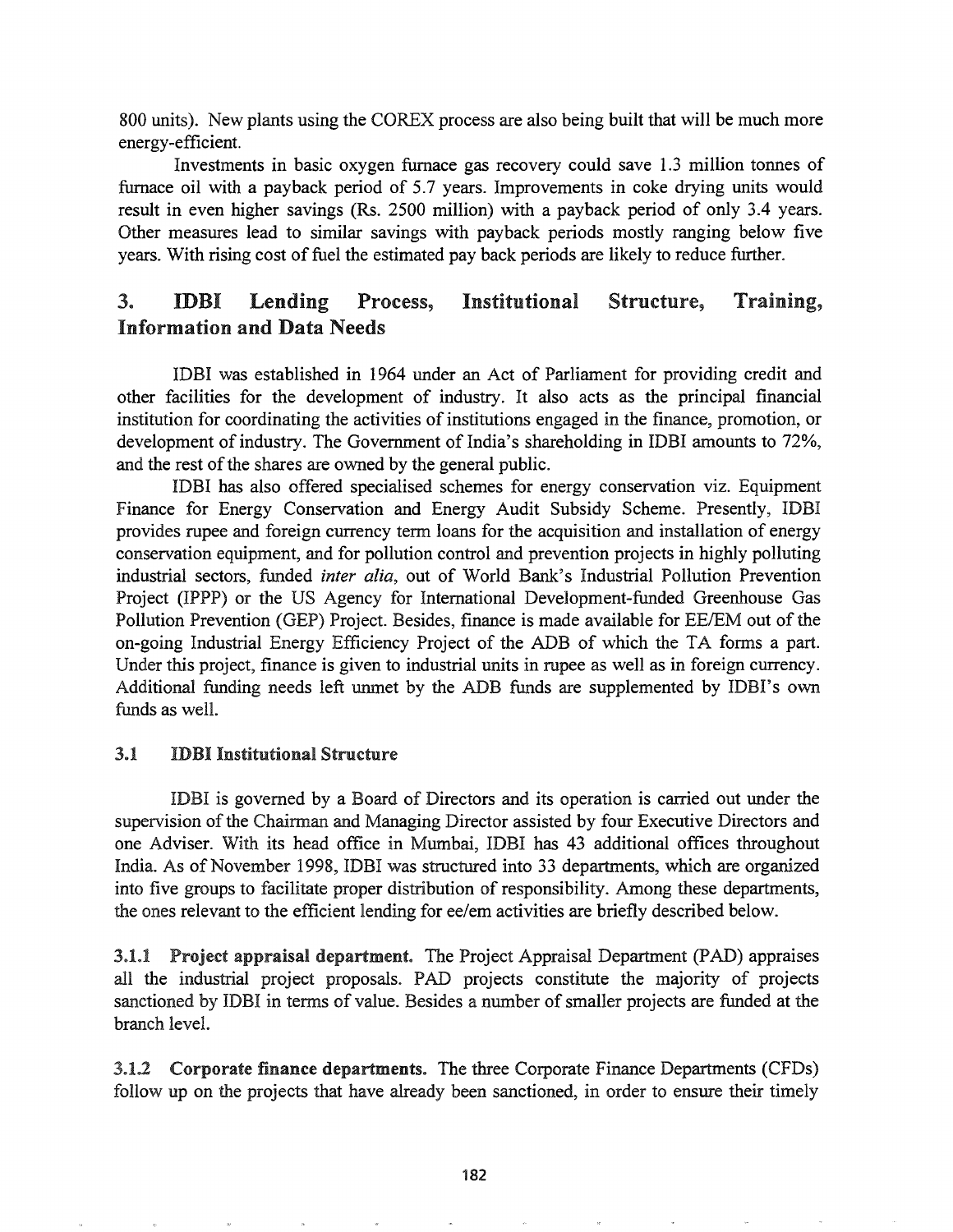implementation and proper utilization of funds. In addition, a new concept of a Relationship Manager was instituted within the CFDs. These managers will be dedicated to manage IDBI's interactions with a major industrial (ownership) group, such as Reliance Industries, the Tata Group, etc.

While the relationship manager system works well from the perspective of consolidating knowledge about an industry group, it may not work as well where the focus has to be on an aspect of technology within an industry sector. For example, a relationship manager cannot be expected to be an expert on energy efficiency in every industry sector that forms a part of the industry group being dealt with by him/her. Hence, in order to develop some expertise in some of the industries, which are not necessarily dominated only by a few major industry groups, industry-sector-wise approach is also adopted. Thus the organisation of a CFD is a workable mix of industry group and industry sub-sector, with the expertise of one Dealing group drawn upon by another.

3.1.3 Forex services and treasury departments. The Treasury and Funding Division contracts, decides on utilization and monitors all lines of credit from multi-lateral institutions like the World Bank (WB) and the Asian Development Bank (ADB). It manages the various specialized loans and grants for energy and environmental technology projects, including this TA project.

### 3.2 Comments on Organizational Structure

IDBI's organization structure is driven by its business objectives of offering the best services to the major industry groups. At the same time it is so organised to have industry specialists in important industrial sub-sectors as well. The organisational structure is geared to provide the best products and services in the present competitive environment while simultaneously attempting to meet its developmental role governed by "issue-based" lending. Following financial sector liberalisation, the environment has turned highly competitive compelling IDBI to organise itself in a manner to prioritise the objective of offering the best services to the major industry groups over focus exclusively for energy efficiency and environmental activities. There is a need to create a "home or center" for energy and environmental technical activities. This center needs to be located at the highest level within IDBI in order to ensure visibility, and to provide a resource base, which could be accessed by all the concerned departments described above.

IEEP and other such lines of credit are being managed by the FSD, which is not directly engaged in either project appraisal or in implementation. Hence its role is one of being a facilitator and co-ordinator for giving the needed focus to the ee/em activities. It is quite possible for this Section to be upgraded to be the "home" suggested above with appropriate technical staff for policy making, facilitation of the lines of credit, developmental activities, etc. in ee/em issues. This will help clarify the varied roles of CFD and FSD and avoid duplication of effort, better coordination and communication between the FSD and the CFD. A system of built-in incentives for co-operation and co-ordination between the concerned departments will also aid the organisation in playing a more effective role in ee/em activities relating to policy formulation, loan approvals and subsequent disbursement.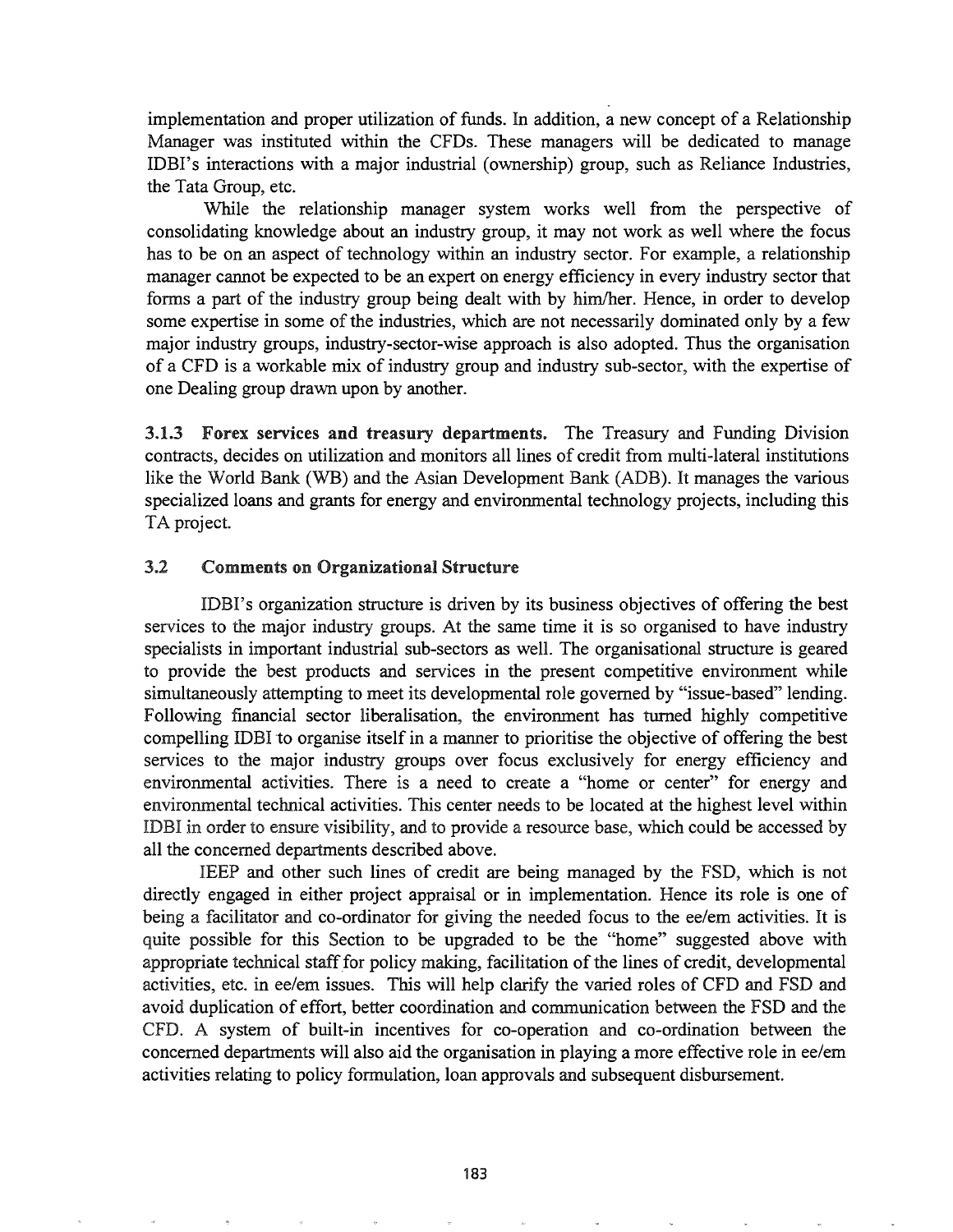### 3.3 IDBI Lending Procedure

The current procedure for lending at IDBI includes: (1) an inquiry stage, (2) an application stage, (3) site visits, (4) preparation of an appraisal note, (5) an evaluation by IDBI committee, (6) the issuance of a Letter of Intent, and (7) preparation of a legal agreement for lending for suitable projects.

IDBI also operates special credit lines for the mitigation of pollution, implementation of the Montreal Protocol commitments, modernization and expansion of energy intensive industry, etc. The technical norms for these lines were determined individually, but the lending procedure is the same as that for other IDBI projects.

The lending procedure followed by IDBI is comprehensive, based on accepted methods of evaluation and collective wisdom, and is transparent. The procedure, however, does not provide for a serious attempt to evaluate the energy and environmental components of any lending proposal. At each stage of the application for a loan, a company is required to provide information on energy consumption, along with that of other utility services. Energy consumption information is disaggregated into fuels and electricity categories. The company is not required to provide indicators of energy use to IDBI, which makes the information difficult to evaluate. Indicators could link the energy (fuel and electricity) consumption to physical activity levels and permit comparison with best practice in India and abroad. IDBI could also ask for additional information on technical indicators in the loan application that industries are required to complete.

#### $3.4$ Conclusions and Recommendations

Our evaluation of IDBI's institutional structure, lending procedures, and training and information needs revealed that there is a clear need for greater focus towards ee/em activities, by strengthening the existing institutional structure and capability in this area. This strengthening can be accomplished through the creation and establishment of a "resource center" that will provide the necessary technical backup for IDBI officers at all levels. The center resources will include access to technical experts, handbooks, and databases. The technical experts will assist in the organization of seminars, workshops, and training programs..

3.4.1 Energy efficiency indicators. It is important from the viewpoint of ensuring effectiveness of investments made in energy efficiency and environmental management loans that there should be an assessment of the cost-effective potential for improving energy efficiency. This assessment needs to be conducted at the time of evaluating the loan application *(ex-ante),* as well as subsequently as the project is implemented.

Indicators are commonly used to assess the effectiveness of a proposed energy efficiency measure, and to compare the proposed measure against other alternate measures.. There are several indicators in common use related to energy efficiency investments (e.g., simple payback period, rate of return on investment). However, these are unsatisfactory since they depend on the current (or projected) price of energy, and need to be recalculated every time that price changes. Other indicators, (e.g., the quantum of gain in energy efficiency achieved), are somewhat arbitrary since they do not incorporate the quantum of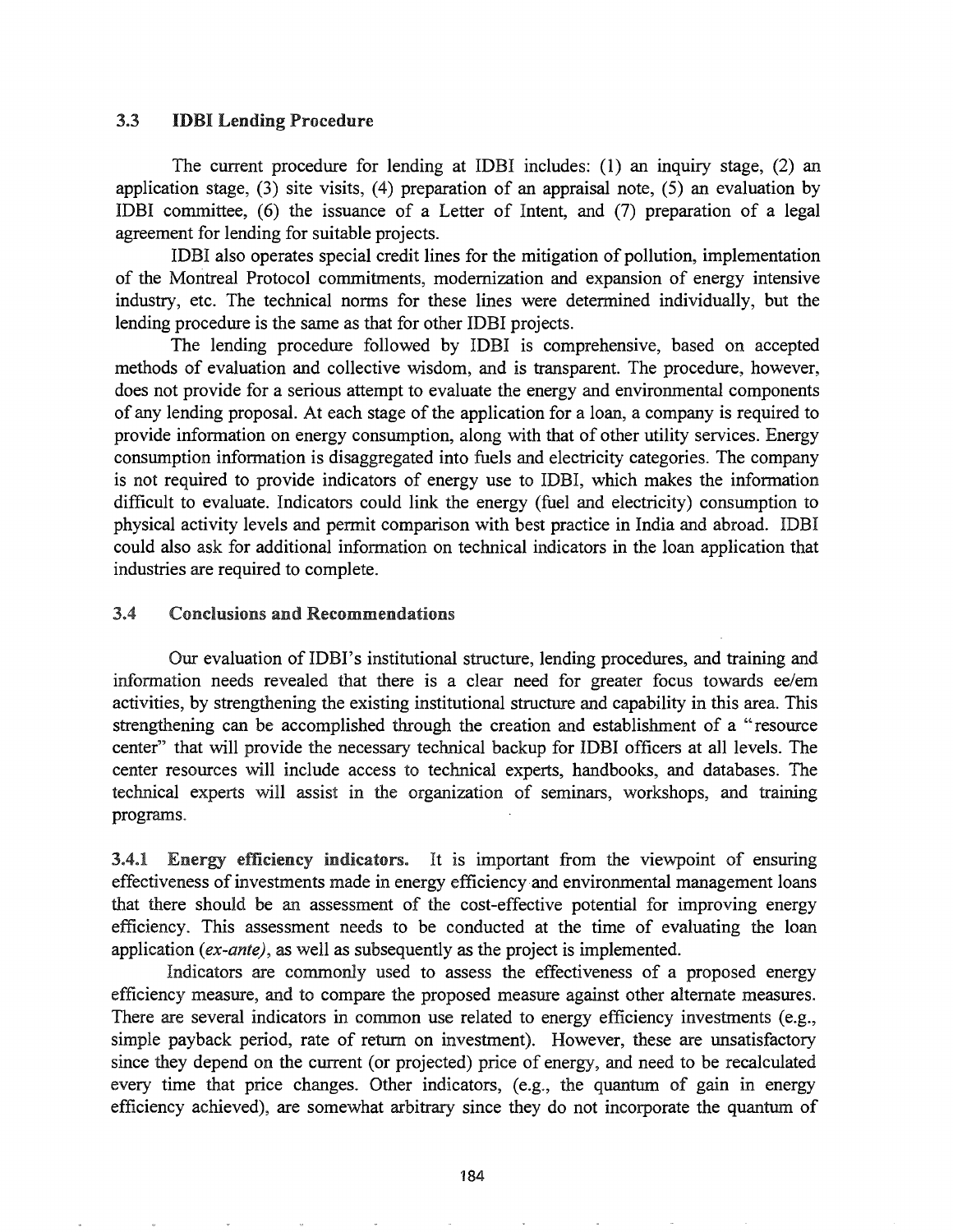investment or change in operating and maintenance cost associated with the gain in efficiency.

A more appropriate indicator that is used in the industrialized countries is the Cost of Conserved Energy (CCE). This indicator is independent of the current price of energy, depends only on the technology and its use pattern, and appropriately incorporates the investment cost and changes in operating and maintenance cost associated with the change in technology.

# 4. Overcoming Barriers to Energy Efficiency

The Indian industry faces many types of barriers to improving energy efficiency. These barriers are grouped into five categories as described below (Meyers 1998). We .discuss the relevance of each barrier with examples from the industrial sectors that were evaluated in this project, and comment on policies that have been or could be used to overcome the barriers.

### 461 Macroeconomic Conditions

These barriers pervade the Indian economy and affect the overall productivity of Indian industry. They inhibit energy efficiency improvements indirectly by maintaining conditions in which investments in energy efficiency are ignored, under-valued, or considered too risky by economic actors. The barriers include (1) low-level of competition among firms resulting from regulation of the domestic market and/or policies that constrain entry of imported products into the market, (2) high tariffs on imported goods, (3) low level of capital market development, and (4) high rate of inflation.

The Indian industry, particularly that in the public sector, has been affected by each of the above barriers, except possibly the third barrier. The manufacture of all the major products described above has been subject to varying degrees of control. Until the early 1980s, an administered pricing and licensing regime prevailed which allowed inefficiency in manufacturing to be the norm, and the inefficient Indian industry established during this period continues to operate to this day dragging the energy use parameters down for the industry as a whole. Overall productivity growth in Indian manufacturing has been slow at about 0.3% annually, and that for energy use has declined marginally (Mongia and Sathaye 1998).

The changes in the Indian economy since the 1950s and the impact of the government's policy of liberalization in the 1980s, and opening up to foreign investors since 1991 are well documented elsewhere. Some industries such as pulp and paper were clearly affected by these changes, and about one-third of the current capacity is idle. Other industries, such as textiles and chemicals, are restructuring to respond to the new policy environment, and the government's privatization of the public sector units should also lead to higher energy efficiency.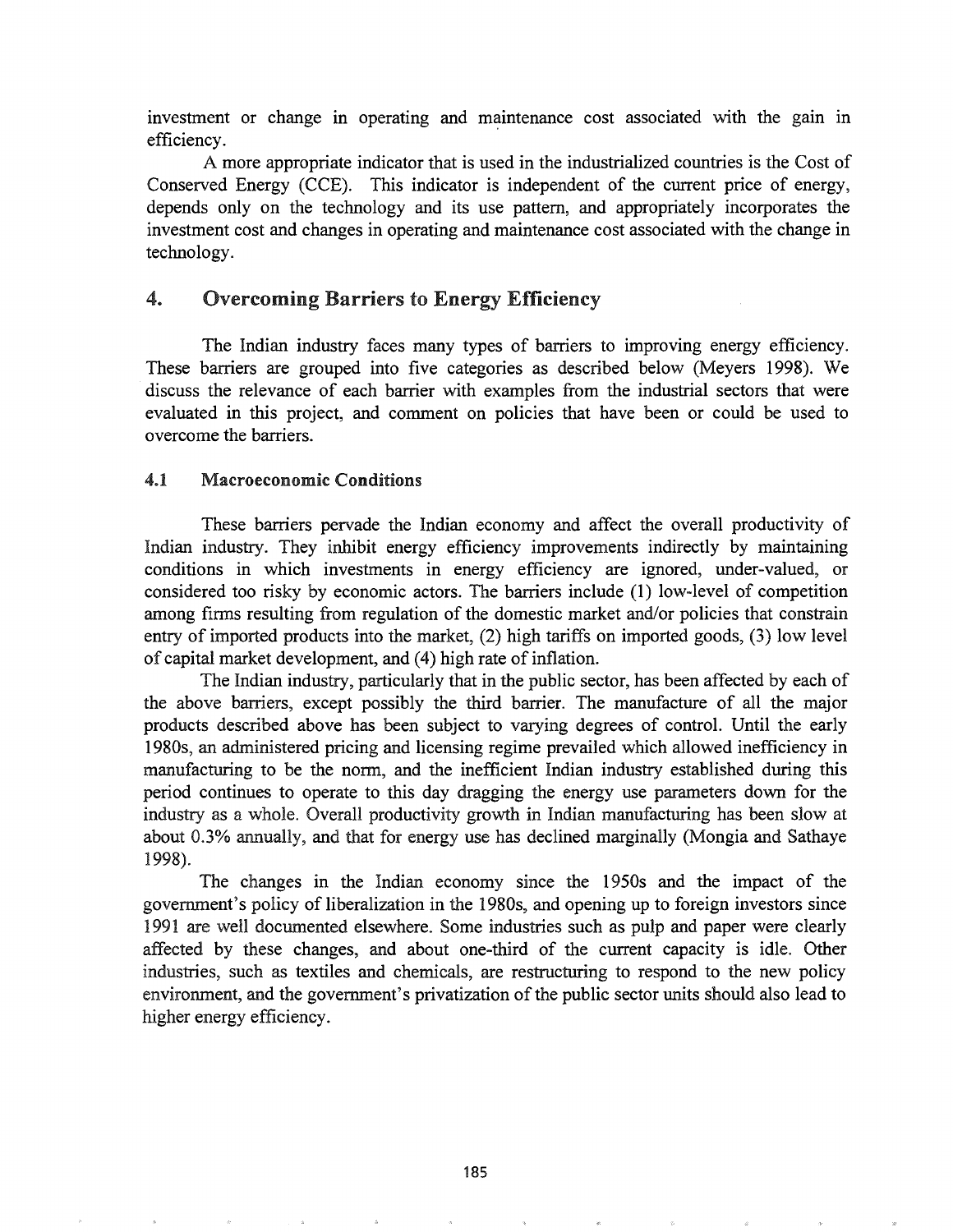### 4.2 Energy Pricing

Energy pricing may not reflect the cost of supply that is borne by the supplier due to lack of marginal cost pricing or time-of-day pricing or the presence of price subsidies (which may involve cross-subsidies from one customer class to another, and/or subsidies from the government budget). In India, electricity price to agricultural customers is subsidized. The industrial sector, however, has paid a price above the average tariff, e.g. 70% above the average tariff, in 1994-95.

A related barrier is the vagaries of government policy with regard to energy pricing. The Indian Aluminum plant in Belgaum, Karnataka, is a case in point. This plant has the capacity to produce both alumina and aluminum metal. The latter is very electricity intensive and requires a high quality of electricity supply. A few years ago, the Karnataka Power Corporation raised the price of electricity to the plant, which forced it to shut down the electricity-intensive aluminum production operation. The production of alumina is continuing today. The plant managers were unable to import naphtha in order to set up a captive electricity generation plant due to government regulations prohibiting its transport by road. Today the plant is not producing aluminum and the production capacity is lying idle due to lack of electricity supply and the government regulations that have prevented the company from setting up a captive power plant.

#### $4.3$ Institutional Weaknesses

Some industrial sectors have research organizations devoted to developing new technologies and improving productivity in Indian industry. Some of these play an important role in helping industry establish benchmarks and standards for energy efficiency. The textile research associations in India, ATlRA, BTRA, SITRA, and NITRA have established norms for thermal energy use by machine and plant type. Similar efforts are needed for other industries where many small firms dominate the industry, as in the case of paper mills.

Electric utility companies can be important actors in efforts to improve customer electricity use efficiency. In many countries, including India, a combination of their traditional supply-side orientation and lack of incentives prevents them from taking on a significant role. Even when there is good intention, staff may not be available to design and manage energy efficiency and environmental management programs. The State Electricity Boards (SEBs) in India, with a few exceptions, have not adopted programs to promote energy efficiency. The SEBs in India, have the expertise and know-how to play a large role in assisting industry in improving energy efficiency, either through offering incentives for energy efficient customers or through penalizing those who do not follow best practices by charging a higher tariff or a higher connection fee for example. The new regulatory boards being established at the center and state levels can provide the incentive structure for SEBs to promote the efficient use of energy by their customers. Efficient use will also help the SEB to eliminate or reduce electricity supply blackouts and brownouts.

Financial institutions often lack the experience with evaluating investments in energy efficiency or may be unfamiliar with international financing schemes that can best facilitate such investments. Improvements in financial institutions are needed to provide technical resources in the form of ee/em experts, sector-specific handbooks, databases, and training and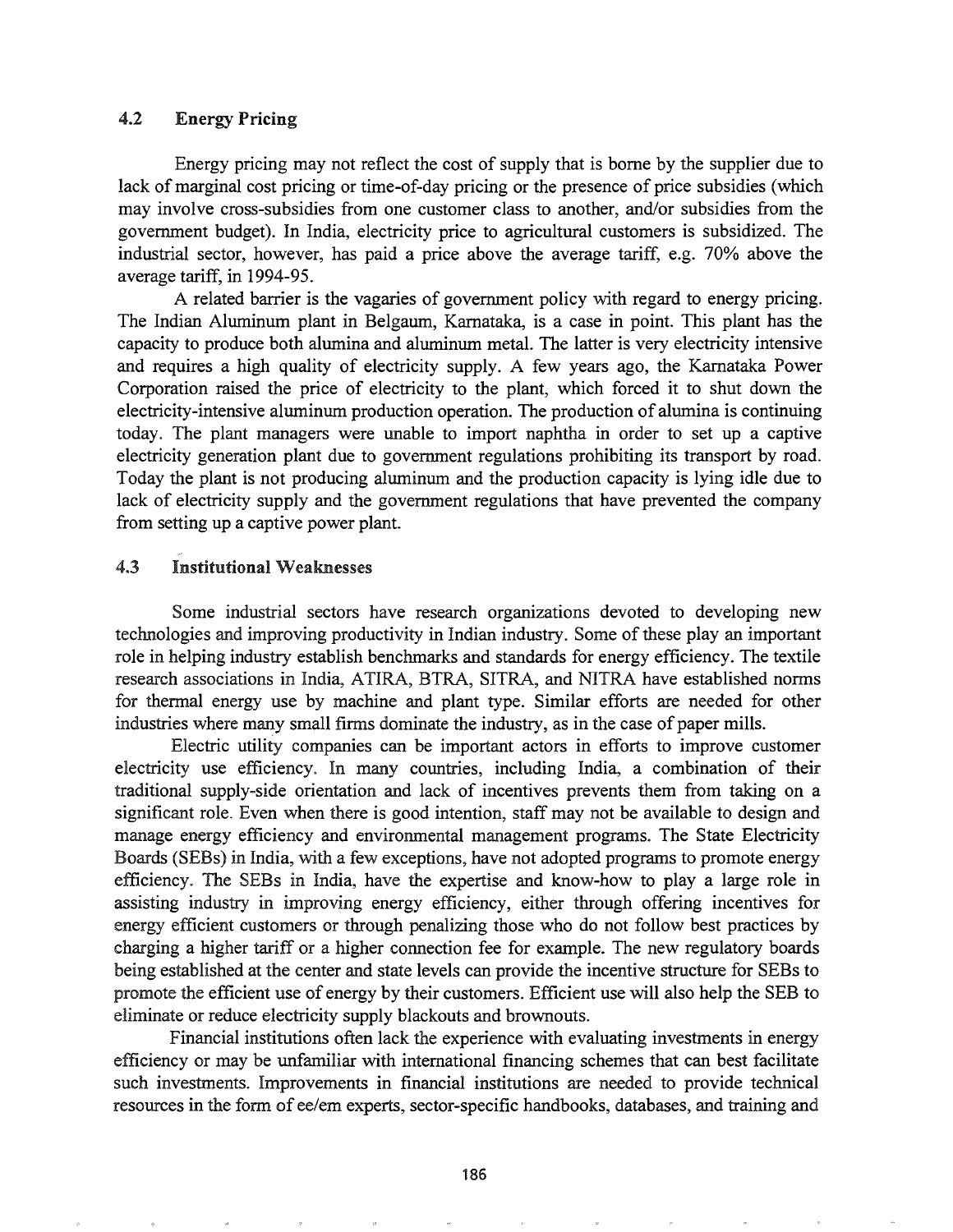dissemination workshops and seminars. The institutions can also secure lower cost financing from international lenders, the Global Environment Facility for example, and pass these incentives to their customers.

# 4.4 Market Behavior and Features

The macro-economic, energy pricing and institutional weakness barriers to energy efficiency playa major role in shaping decisions related to production and demand for energy-using technologies in a nation's economy. The importance of particular barriers varies among specific markets. On the demand side, barriers tend to be greater with respect to small firms, than with large companies who are better able to evaluate investments. Similarly, in markets where the supply side is heavily comprised of small firms with low levels of technical, managerial, and marketing skills, the barriers to improving energy efficiency tend to be higher.

4.4.1 Barriers on the demand side of the market. Lack of information and limited access to financing, and "irrational behavior" are categories of demand-side barriers. Consumers and managers may lack information regarding the costs and benefits of technologies or services that deliver higher energy efficiency.. Even when information is provided by technology suppliers, managers in firms and financing institutions may face difficulty in evaluating the veracity and applicability of claims made for a particular product or service. The paper and textiles industry in India is made up of hundreds of small firms that do not have the managerial capacity to track technical progress for instance. The caustic soda industry would benefit from more information on cell performance features of plants abroad, data on membrane stability at high current density, water conservation measures, etc. Demonstration projects done with full transparency can help to document the experiences and motivate industry to take up relevant initiatives.

Lack of access to financing has been cited by many Indian industries as a major barrier to improving energy efficiency. Financing may only be available for the short-term where long-term credit is needed. During the seminars organized for this project, industry pointed out that lack of financing for energy efficiency is a major barrier. Our findings, however, revealed that the IDBI, with its history of lead role in developmental activities, has had a number of schemes for ee/em purposes. While the schemes in the past provided an element of concession in finance and subsidy, the current schemes have limited such elements. The industry mind-set, particularly the small firms, expects concessions for ee/em activities. There are also instances where industry is unaware of such schemes. Greater outreach measures are therefore indicated..

"Irrational behavior" refers to the way in which individuals process and act on the available information.. An industry's behavior may be inconsistent with its goals and more or better information alone may not be sufficient to change behavior, which is strongly influenced by habit or custom. Businesses may reject cost-effective energy efficiency investment opportunities, where management may deem these as too small a component of total production costs to warrant attention. Another equally important revelation is the preference for investment in increasing market shares over that in ee/em areas. This is because the industry management perceives greater market share and penetration to be more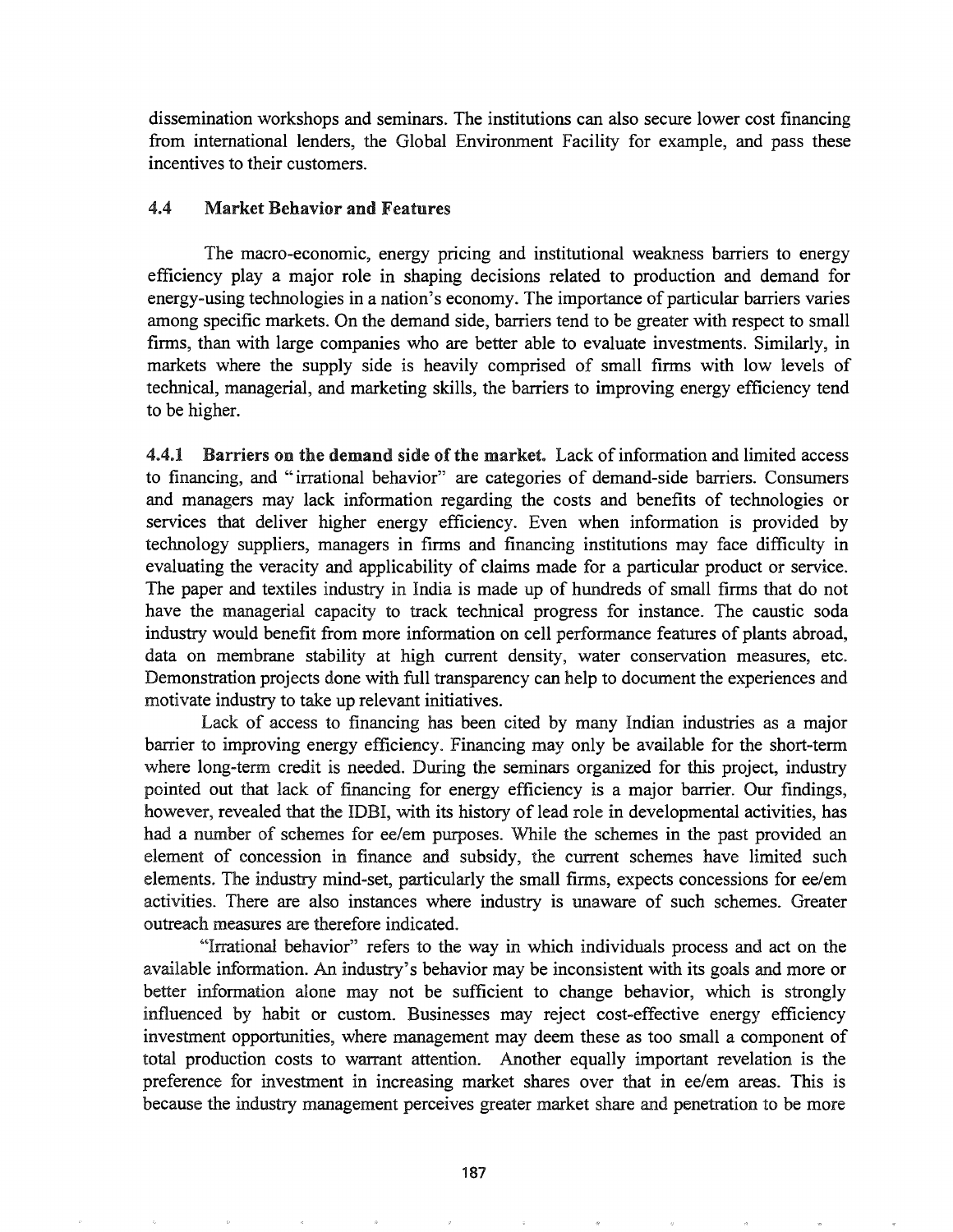important than cost cutting by investment in ee/em areas.

4.4.2 Barriers on the supply side of the market. Limited availability of products and services, weakness of suppliers in market research and product development, and low level of information exchange within an industry are categories of barriers on the supply side. Individual industrial units may lack market power or knowledge about advanced designs and/or techniques to demand efficient goods from suppliers who normally carry limited product lines and are unable to offer choice of equipment with varying degree of energy efficiency.

Supplier weakness may result from firms lacking skills required for development of new products. The processes and networks by which learning takes place such as professional associations, conferences, publications and informal networks are often weak in India. The exchange of information was observed to be quite low within the paper industry during the seminar held on that topic as a part of this technical assistance. Motor Challenge, a US Department of Energy government/ industry partnership program, for example, provides ways to bring industry together to improve the efficiency of their stand-alone electric motors. The program offerings include: the Information Clearinghouse, which provides current information about the practicality and profitability of electric motor systems, design decision tools, demonstration projects and training workshops. Such a program would decidedly be of help to Indian industry.

#### 4.5 Features of Energy Efficient Products and Services

Performance uncertainty, high first cost, higher transaction costs, and inseparability of product features are barriers that affect particular products or services. Performance uncertainty is most problematic for new and unfamiliar technologies, particularly those that are imported to a tropical climate. For instance, the manufacture of fertilizers using natural gas in a new plant in India requires 7.4 MkCal/Mt of product. While this value compares favorably with that abroad, it will always be somewhat higher since the ambient cooling water temperature is higher in India.

High first cost is a common feature of more energy-efficient technologies, and is a barrier for consumers and firms lacking in capital. The membrane process for the production of caustic soda in India requires more capital, although it has lower operating costs and is more energy efficient than the mercury process. Conversion of the mercury process to the membrane process is cost-effective with a relatively short payback period. Financing of such plants would significantly reduce electricity use per unit of production and eliminate further mercury pollution from existing plants.

The formation of energy service companies (ESCO) is an approach to overcome the performance uncertainty and high first cost of technologies. ESCOs established by (1) vendors focus on leasing or lending equipment, (2) bankers focus on providing attractive financing packages, and (3) utility companies focus on offering attractive electricity rates and services. Many types of ESCOs are already operating in the Indian market but more needs to be done to encourage their growth, and business practices need to be more transparent to ensure that ESCOs receive adequate returns through shared savings.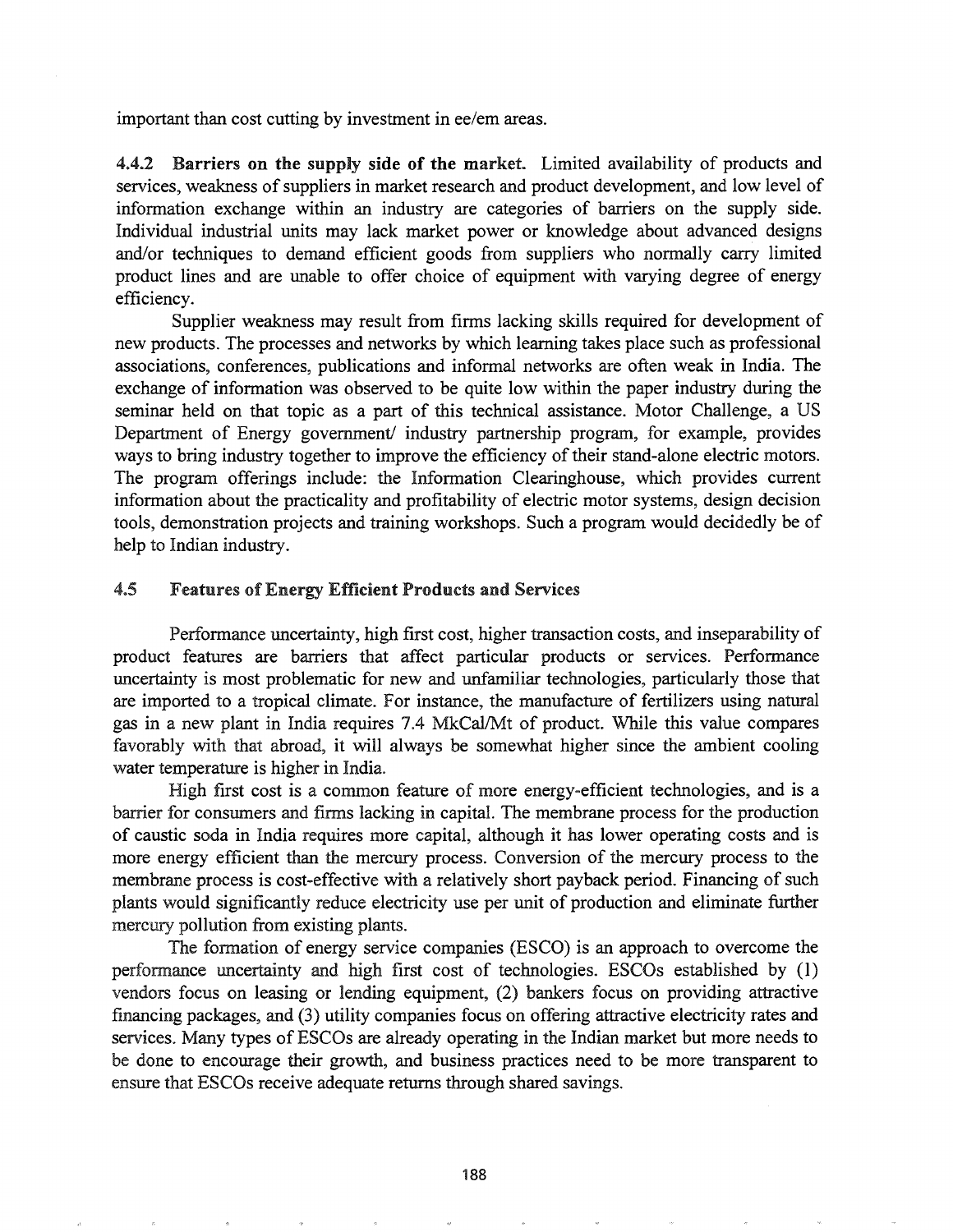### 5. Conclusions

This technical assistance project identified the potential for improving energy efficiency in ten industrial sectors of the Indian economy. It examined the barriers to improving energy efficiency and suggested ways by which IDBI could increase and improve its lending for energy efficiency projects. The study identified technical options that were common to all sectors, such as efficient lighting, high efficiency electric motors, pumps, compressors and drives, computerized process controls, waste heat utilization, and installation of captive power plants. In addition, it identified options that were processoriented and thus specific to each type of industry.

The potential for investment in each sector varies with the types of options that are identified above (Table 2). For example, the investment potential in the fertilizer industry is estimated to be around Rs. 5 billion, and that for cement industry is around Rs. 3 billion. These estimates are based on the cost-effective technical potential without taking into consideration the practical challenges or the current industrial stagnation, which would reduce the. The total cost-effective potential identified in the study sectors for improving energy efficiency either through retrofits or through process modernization amounts to about Rs. 45 billion, as noted in Table 2.

| Aluminum                 | : Rs. 8,400 million   |
|--------------------------|-----------------------|
| Cement                   | : Rs. 3,000 million   |
| Chemicals (Caustic Soda) | : Rs. 5,000 million   |
| Copper                   | :Rs. 250 million      |
| Fertilizer               | : Rs. 5,000 million   |
| Iron and Steel           | : Rs.10,000 million   |
| Pulp & Paper             | : Rs. 5,000 million   |
| Sugar                    | : Rs. 3,200 million   |
| Textiles                 | $:$ Rs. 9,000 million |
| Zinc                     | : Rs. 150 million     |

Table 2. Energy Efficiency Investment Potential in India

The factors that keep energy efficiency low vary among the sectors. Small plant size is an important reason in several sectors, such as paper, sugar, textiles, zinc, and copper. The historical inattention to energy efficiency, and indeed overall productivity, is evident in sectors such as steel, aluminum, paper, sugar, etc., where administered pricing of fuels and electricity, high import tariffs and protection from lower cost imports enabled industry to purchase and install inefficient technology. Lack of information and demonstrated benefits of sophisticated technology, lack of professional associations and informal networks, high first cost of energy efficient technology, are some of the other barriers that slow or prevent its penetration in Indian industry. A key barrier, however, is the institutional weakness in promoting energy efficiency and better environmental management. Some sectors such as textiles have research institutions that provide information on energy efficiency, and the Indian government has established the Energy Management Center and the National Productivity Council to study and promote efficient use of energy. The research and studies,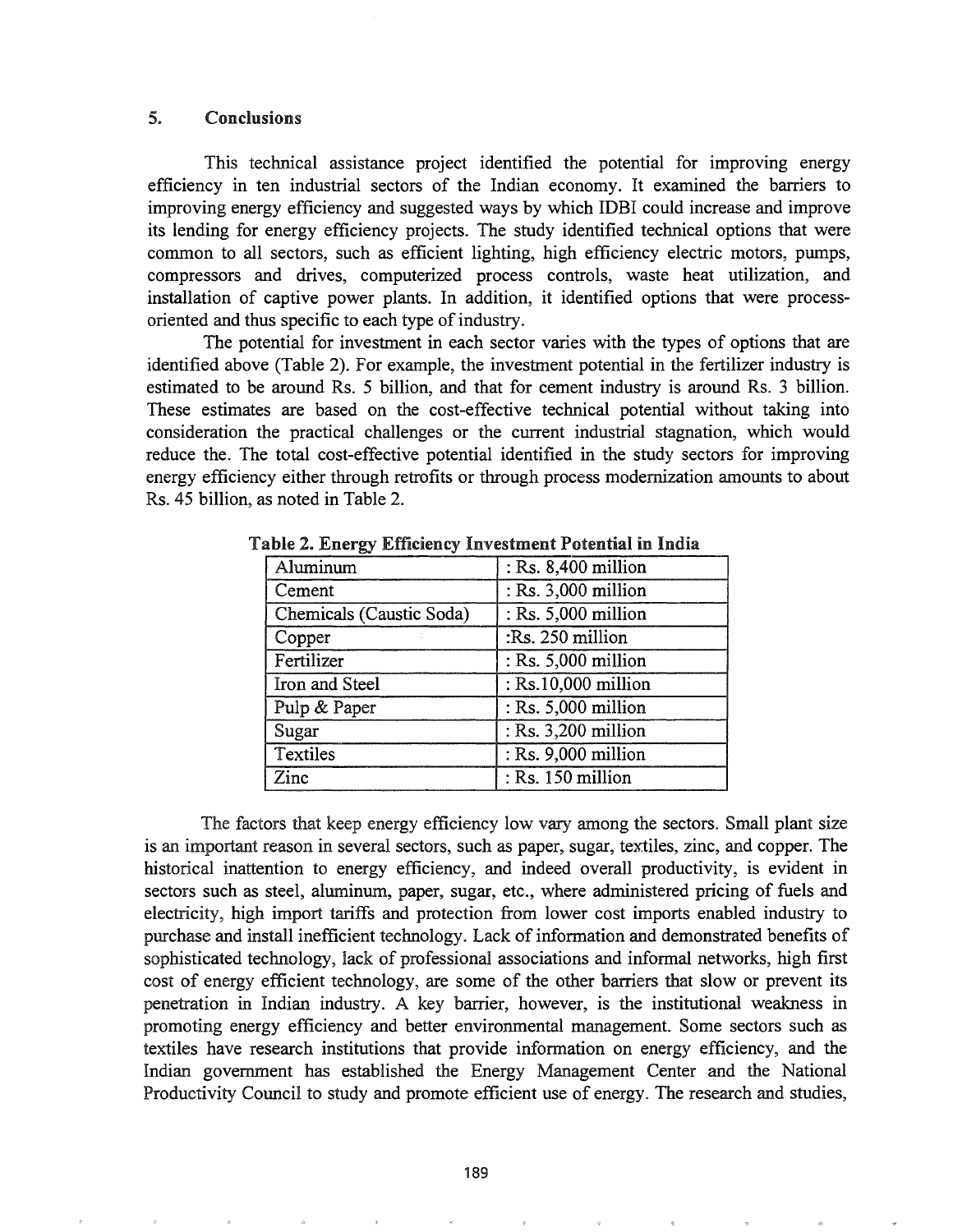however, have not been fully deployed into energy efficiency projects..

Financial institutions, such as IDBI, are in a position to help industry overcome some of the key barriers in order to spur the deployment of energy efficient technology and techniques. The financial institutions, however, need to consolidate the necessary technical expertise and make a concerted effort in the energy efficiency and environmental management field if they are to have a significant impact. We recommend that IDBI establish a *"resource center"* for this purpose. The resource center would have or be equipped to (1) call upon the necessary technical expertise, (2) collate and maintain data for industry to use, (3) prepare handbooks for each industry sector, and (4) publicize the importance of energy efficiency and environmental management, through the issuance of annual reports, and by establishing an award for best practice. Given the substantial scope for investment identified by the sector studies, such a resource center could serve as a strong asset to IDBI officers in particular and the Indian industry in general.

# Acknowledgements

The authors would like to acknowledge the support provided by Ms. Mythili Ravi of the Industrial Development Bank of India·through the course of this project and in writing this document.

# References

- Fatnani, K.D., J& Sathaye, A. Gadgil, M. Mukhopadhyay. 1998. *Energy Efficiency and Environmental Management in the Indian Chlor-Alkali Industry.* ADB Technical Assistance Project (TA:2403-IND). Forest Knolls, Calif.: ERI.
- J.A9' J. Sathaye, A. Gadgil, M. Mukhopadhyay. 1998. *Energy Efficiency and Environmental Management in the Indian Textiles Industry.* ADB Technical Assistance Project (TA:2403-IND). Forest Knolls, Calif.: ERI.
- Karwa, D.V., J. Sathaye, A. Gadgil, M. Mukhopadhyay. 1998. *Energy Efficiency and Environmental Management in the Indian Cement Industry.* ADB Technical Assistance Project (TA:2403-IND). Forest Knolls, Calif.: ERI.
- Krishamurthy, G., J. Sathaye, A. Gadgil, M. Mukhopadhyay. 1998. *Energy Efficiency and Environmental Management in the Indian Zinc Industry.* ADB Technical Assistance Project (TA:2403-IND). Forest Knolls, Calif.: ERI.
- *1998. Improving Energy Efficiency: Strategies for Supporting Sustained Market Evolution in Developing and Transitioning Countries.* LBNL-41460. Berkeley, Calif.: LBNL.